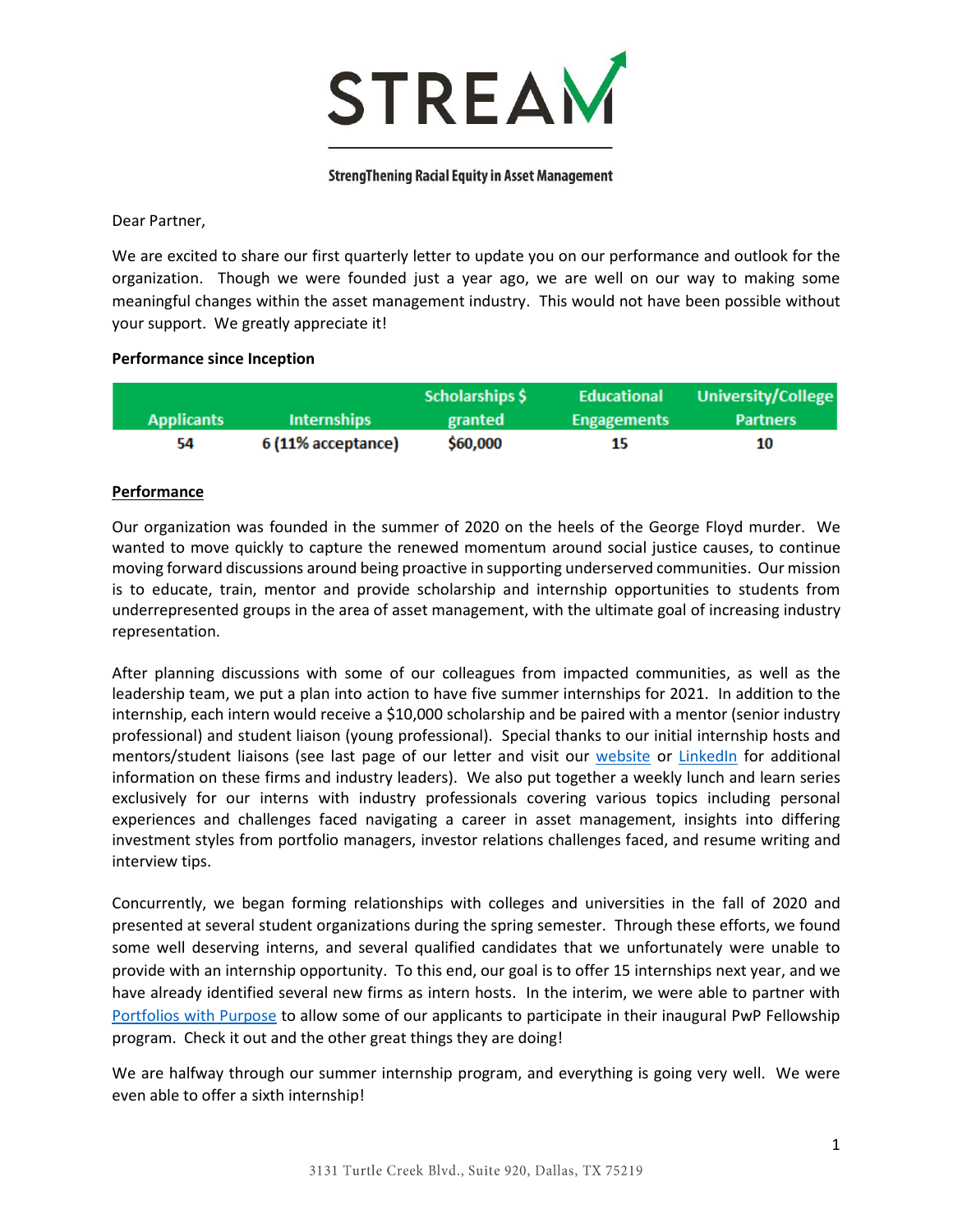

**StrengThening Racial Equity in Asset Management** 

### **Outlook**

Our mission has been well received by almost everyone we chat with. This is very encouraging as **it takes all of us**to make a dent in the significant underrepresentation issue within asset management (shockingly, just 1.3% of US financial assets are managed by women or members of underserved communities<sup>1</sup>). Our most pressing goal is to expand our reach to a younger demographic as we need to make middle and high school-aged students more aware of the investment industry and career pathways. We hope to share more on these efforts in our next quarterly letter.

Additionally, we are working on an educational event for college-aged students from underserved communities held next spring with keynote speakers and industry professionals. Expect more specific details in a future update soon. Lastly, we are likely expanding into new markets next year – so if you are reading this letter and not from the DFW metroplex, we would still love for you to get involved!

### **Closing Thoughts**

We are extremely encouraged by how well our inaugural year is going and for the potential to grow the program 3x for year two! Please follow and connect with us o[n LinkedIn](https://www.linkedin.com/company/streamfoundation) and [Instagram](https://www.instagram.com/stream_foundation/) as increasing our following expands our reach to ensure our message is received by as many people as possible – your support of our social media outlets could lead to a potential intern learning about the opportunity or a new firm reaching out about offering an internship.

Also, if you would like to learn more and/or know of organizations or industry professionals interested in getting involved, please email [info@streamdallas.org.](mailto:info@streamdallas.org) We are always happy to share our mission and believe the more people we can get involved, the bigger impact we can make. Thank you again for your support! It has not gone unnoticed!

All our best,

in

## The STREAM Team

[info@streamdallas.org](mailto:info@streamdallas.org)

[www.streamdallas.org](http://www.streamdallas.org/)

<https://www.linkedin.com/company/streamfoundation>

[https://www.instagram.com/stream\\_foundation/](https://www.instagram.com/stream_foundation/)O.

<sup>1</sup> Per a 2020 World Economic Forum study